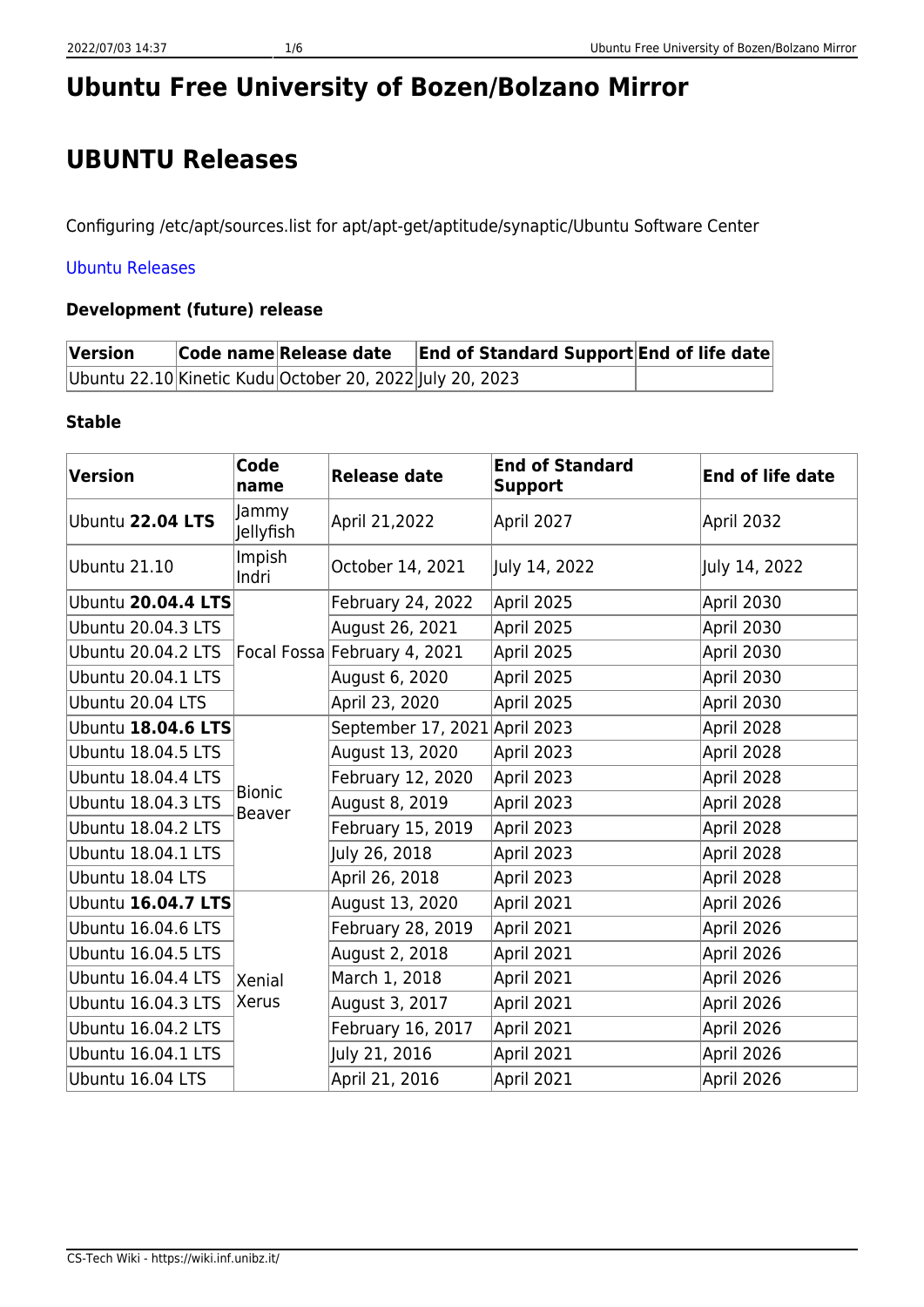Last update: 2022/06/23 10:16 public:debian\_ubuntu\_local\_mirror https://wiki.inf.unibz.it/doku.php?id=public:debian\_ubuntu\_local\_mirror

| Version            | Code<br>name | Release date               | <b>End of Standard</b><br>Support | End of life date |
|--------------------|--------------|----------------------------|-----------------------------------|------------------|
| Ubuntu 14.04.6 LTS |              | March 7, 2019              | April 2019                        | April 2024       |
| Ubuntu 14.04.5 LTS |              | August 4, 2016             | April 2019                        | April 2024       |
| Ubuntu 14.04.4 LTS |              | February 18, 2015          | HWE August 2016                   | April 2024       |
| Ubuntu 14.04.3 LTS |              | Trusty Tahr August 6, 2015 | HWE August 2016                   | April 2024       |
| Ubuntu 14.04.2 LTS |              | February 20, 2015          | HWE August 2016                   | April 2024       |
| Ubuntu 14.04.1 LTS |              | July 24, 2014              | April 2019                        | April 2024       |
| Ubuntu 14.04 LTS   |              | April 17, 2014             | April 2019                        | April 2024       |

### **Unsupported (End-of-Life) Releases**

| Version                       | <b>Code name</b>                  | <b>Release date</b> | <b>End of life date</b>                          |
|-------------------------------|-----------------------------------|---------------------|--------------------------------------------------|
| Ubuntu 21.04                  | Hirsute Hippo                     | April 22, 2021      | January 20, 2022                                 |
| Ubuntu 20.10                  | Groovy Gorilla                    | October 22, 2020    | July 2021                                        |
| Ubuntu 19.10                  | Eoan Ermine                       | October 17, 2019    | July 17, 2020                                    |
| Ubuntu 19.04                  | Disco Dingo                       | April 18, 2019      | January 23, 2020                                 |
| Ubuntu 18.10                  | Cosmic Cuttlefish                 | October 18, 2018    | July 18, 2019                                    |
| <b>Ubuntu 17.10</b>           | <b>Artful Aardvark</b>            | October 19, 2018    | July 19, 2018                                    |
| Ubuntu 17.04                  | Zesty Zapus                       | April 13, 2017      | January 13, 2018                                 |
| Ubuntu 16.10                  | Yakkety Yak                       | October 13, 2016    | July 20, 2017                                    |
| Ubuntu 15.10                  | Wily Werewolf                     | October 22, 2015    | July 28, 2016                                    |
| Ubuntu 15.04                  | <b>Vivid Vervet</b>               | April 23, 2015      | February 4, 2016                                 |
| Ubuntu 14.10                  | <b>Utopic Unicorn</b>             | October 23, 2014    | July 23, 2015                                    |
| <b>Ubuntu 13.10</b>           | Saucy Salamander October 17, 2013 |                     | July 17, 2014                                    |
| Ubuntu 13.04                  | Raring Ringtail                   | April 25, 2013      | January 27, 2014                                 |
| Ubuntu 12.10                  | Quantal Quetzal                   | October 18, 2012    | April 2014                                       |
| Ubuntu 12.04.5 LTS            |                                   | August 7, 2014      | April 2017                                       |
| <b>Ubuntu 12.04.4 LTS</b>     |                                   | February 6, 2014    | HWE August 8, 2014                               |
| Ubuntu 12.04.3 LTS            | Precise Pangolin                  | August 23, 2013     | HWE August 8, 2014                               |
| Ubuntu 12.04.2 LTS            |                                   |                     | February 14, 2013 HWE August 8, 2014             |
| Ubuntu 12.04.1 LTS            |                                   | August 24, 2012     |                                                  |
| Ubuntu 12.04 LTS              |                                   | April 26, 2012      |                                                  |
| <b>Ubuntu 11.10</b>           | Oneiric Ocelot                    | October 13, 2011    | May 9, 2013                                      |
| Ubuntu 11.04                  | Natty Narwhal                     | April 28, 2011      | October 2012                                     |
| <b>Ubuntu 10.10</b>           | Maverick Meerkat                  | October 10, 2010    | April 2012                                       |
| Ubuntu 10.04.4 LTS            |                                   | February 16, 2012   |                                                  |
| Ubuntu 10.04.3 LTS            |                                   | July 21, 2011       |                                                  |
| Ubuntu 10.04.2 LTS Lucid Lynx |                                   | February 18, 2011   | May 9, 2013 (Desktop) April 30, 2015<br>(Server) |
| Ubuntu 10.04.1 LTS            |                                   | August 17, 2010     |                                                  |
| Ubuntu 10.04                  |                                   | April 29, 2010      |                                                  |
| Ubuntu 9.10                   | Karmic Koala                      | October 29, 2009    | April 2011                                       |
| Ubuntu 9.04                   | Jaunty Jackalope                  | April 23, 2009      | October 23, 2010                                 |
| Ubuntu 8.10                   | Intrepid Ibex                     | October 30, 2008    | April 2010                                       |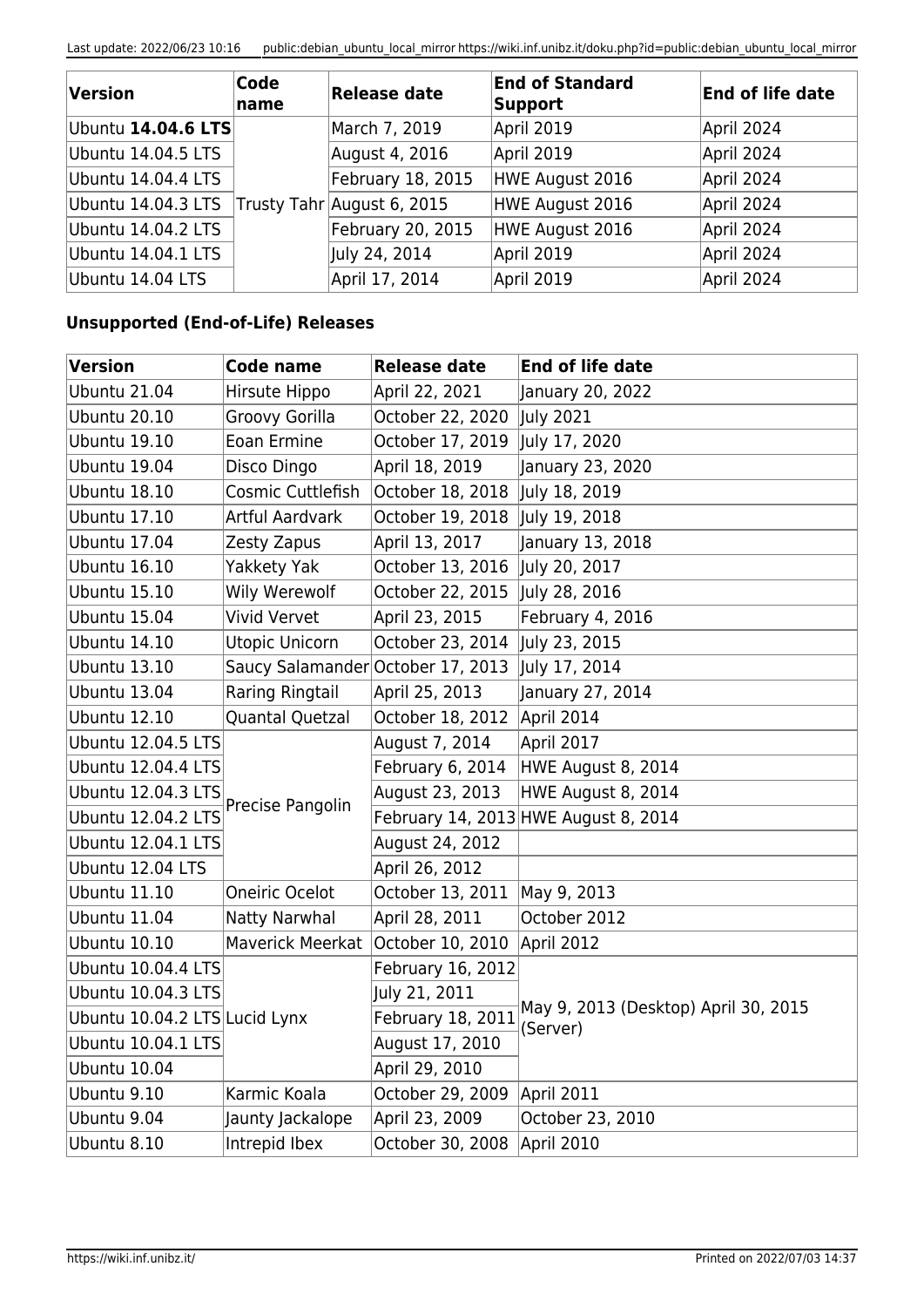| Version           | Code name            | <b>Release date</b> | <b>End of life date</b> |
|-------------------|----------------------|---------------------|-------------------------|
| Ubuntu 8.04.4 LTS |                      | January 28, 2010    |                         |
| Ubuntu 8.04.3 LTS |                      | July 16, 2009       |                         |
| Ubuntu 8.04.2 LTS | Hardy Heron          | January 22, 2009    | May 9, 2013 (Server)    |
| Ubuntu 8.04.1 LTS |                      | July 3, 2008        |                         |
| Ubuntu 8.04 LTS   |                      | April 24, 2008      |                         |
| Ubuntu 7.10       | Gutsy Gibbon         | October 18, 2007    | April 2009              |
| Ubuntu 7.04       | Feisty Fawn          | April 19, 2007      | October 2008            |
| Ubuntu 6.10       | <b>Edgy Eft</b>      | October 26, 2006    | April 2008              |
| Ubuntu 6.06.2 LTS |                      | January 21, 2008    |                         |
| Ubuntu 6.06.1 LTS | Dapper Drake         | August 10, 2006     | June 2011 (Server)      |
| Ubuntu 6.06 LTS   |                      | June 1, 2006        |                         |
| Ubuntu 5.10       | <b>Breezy Badger</b> | October 12, 2005    | April 2007              |
| Ubuntu 5.04       | Hoary Hedgehog       | April 8, 2005       | October 2006            |
| Ubuntu 4.10       | Warty Warthog        | October 26, 2004    | April 2006              |

Architecture: i386, amd64 **Sections: main,multiverse,restricted,universe**

## **apt sources.list**

**For new VMs and Notebooks, Desktops and Servers use from now on this sources list**

Put this in your /etc/apt/sources.list

Focal Fossa 20.04 LTS

############################################################# ############################################

```
deb mirror://mirrors.ubuntu.com/mirrors.txt focal main restricted universe
multiverse
deb mirror://mirrors.ubuntu.com/mirrors.txt focal-updates main restricted
universe multiverse
```
############################################################# ############################################

Bionic Beaver 18.04 LTS

############################################################# ############################################

```
deb mirror://mirrors.ubuntu.com/mirrors.txt bionic main restricted universe
multiverse
deb mirror://mirrors.ubuntu.com/mirrors.txt bionic-updates main restricted
universe multiverse
```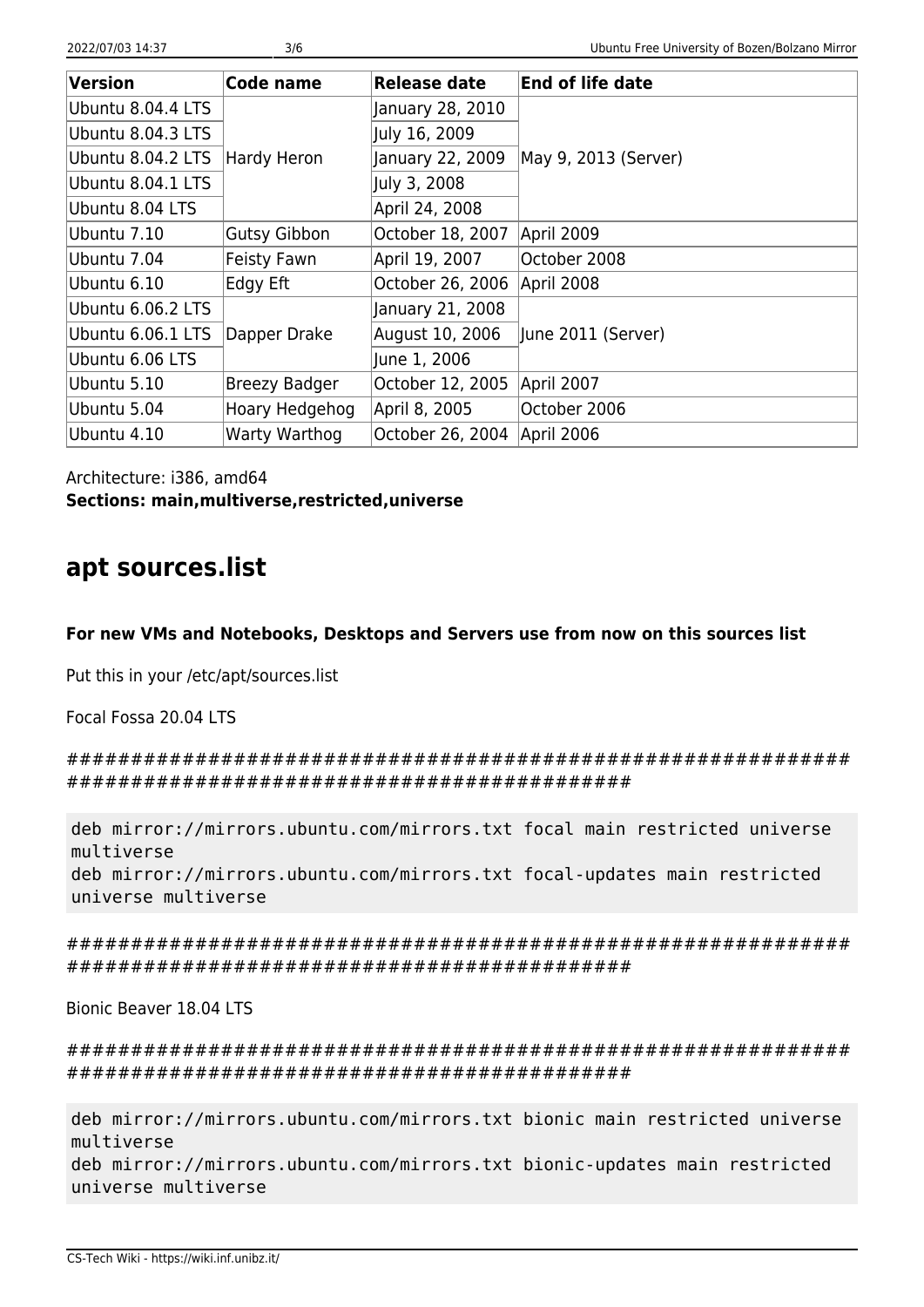############################################################# ############################################

#### **Focal Fossa 20.04 LTS amd64 ONLY!**

NEW Stable Long Term Release

```
sudo dpkg --remove-architecture i386
```

```
# Ubuntu Focal Fossa 20.04 LTS
deb http://fermi.inf.unibz.it/ubuntu/ focal main
deb http://fermi.inf.unibz.it/ubuntu/ focal multiverse
deb http://fermi.inf.unibz.it/ubuntu/ focal restricted
deb http://fermi.inf.unibz.it/ubuntu/ focal universe
```

```
# Ubuntu Focal Fossa 20.04 LTS Updates
deb http://fermi.inf.unibz.it/ubuntu/ focal-updates main
deb http://fermi.inf.unibz.it/ubuntu/ focal-updates multiverse
deb http://fermi.inf.unibz.it/ubuntu/ focal-updates restricted
deb http://fermi.inf.unibz.it/ubuntu/ focal-updates universe
```
#### **Bionic Beaver 18.04 LTS**

```
# Ubuntu Bionic Beaver 18.04 LTS
deb http://fermi.inf.unibz.it/ubuntu/ bionic main
deb http://fermi.inf.unibz.it/ubuntu/ bionic multiverse
deb http://fermi.inf.unibz.it/ubuntu/ bionic restricted
deb http://fermi.inf.unibz.it/ubuntu/ bionic universe
# Ubuntu Bionic Beaver 18.04 LTS Updates
deb http://fermi.inf.unibz.it/ubuntu/ bionic-updates main
deb http://fermi.inf.unibz.it/ubuntu/ bionic-updates multiverse
```
deb http://fermi.inf.unibz.it/ubuntu/ bionic-updates restricted deb http://fermi.inf.unibz.it/ubuntu/ bionic-updates universe

#### **Xenial Xerus 16.04 LTS**

```
# Ubuntu Xenial Xerus 16.04 LTS
deb http://fermi.inf.unibz.it/ubuntu/ xenial main
deb http://fermi.inf.unibz.it/ubuntu/ xenial multiverse
deb http://fermi.inf.unibz.it/ubuntu/ xenial restricted
deb http://fermi.inf.unibz.it/ubuntu/ xenial universe
# Ubuntu Xenial Xerus 16.04 LTS Updates"
deb http://fermi.inf.unibz.it/ubuntu/ xenial-updates main
deb http://fermi.inf.unibz.it/ubuntu/ xenial-updates multiverse
```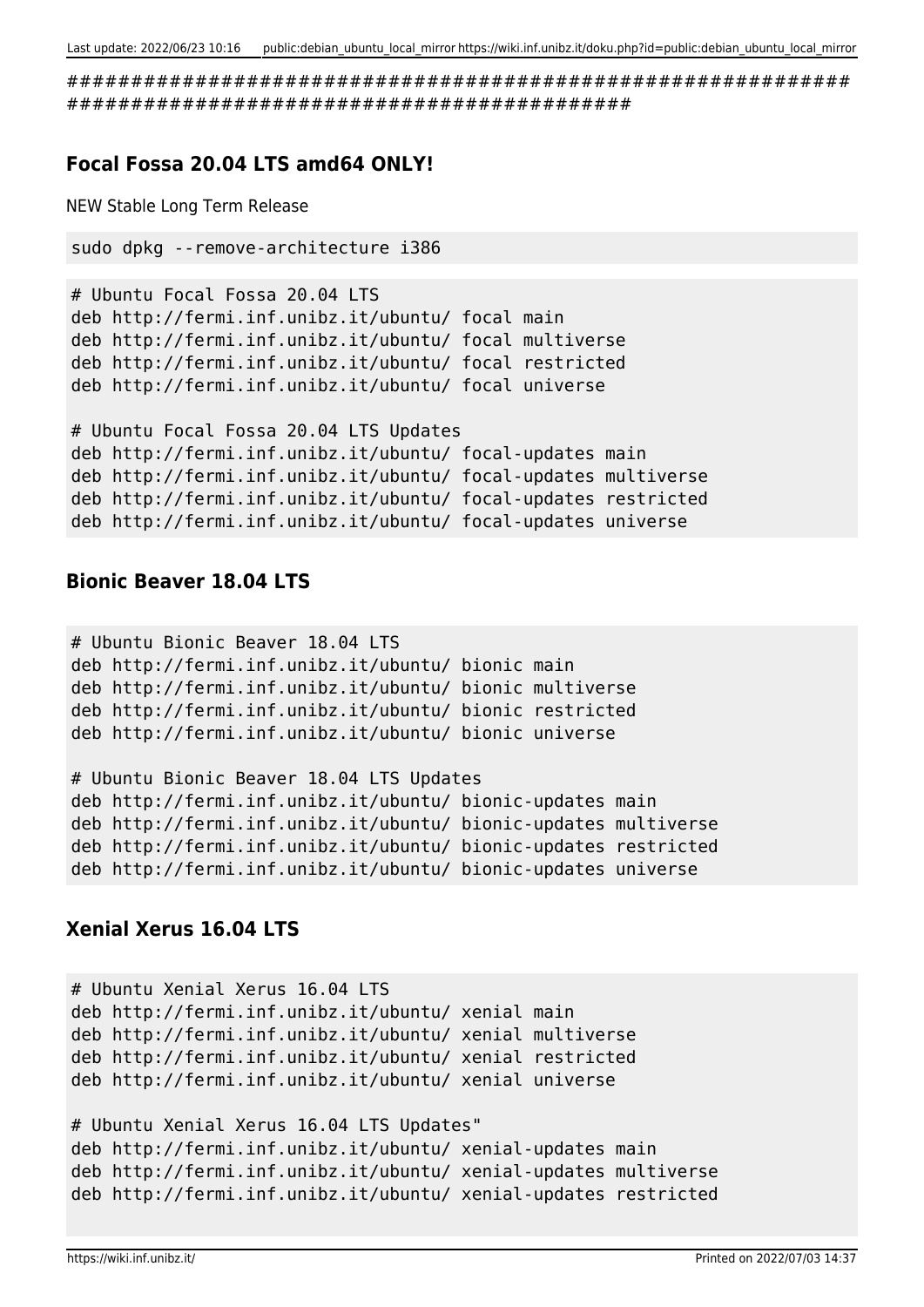deb http://fermi.inf.unibz.it/ubuntu/ xenial-updates universe

### **Trusty Tahr 14.04 LTS**

deb http://old-releases.ubuntu.com/ubuntu/ trusty main universe restricted multiverse deb-src http://old-releases.ubuntu.com/ubuntu/ trusty main universe restricted multiverse deb http://old-releases.ubuntu.com/ubuntu/ trusty-security main universe restricted multiverse deb-src http://old-releases.ubuntu.com/ubuntu/ trusty-security main universe restricted multiverse deb http://old-releases.ubuntu.com/ubuntu/ trusty-updates main universe

```
restricted multiverse
deb-src http://old-releases.ubuntu.com/ubuntu/ trusty-updates main universe
restricted multiverse
```
# Ubuntu 14.04 "Trusty Tahr" deb <http://fermi.inf.unibz.it/ubuntu/> trusty main deb <http://fermi.inf.unibz.it/ubuntu/> trusty multiverse deb<http://fermi.inf.unibz.it/ubuntu/>trusty restricted deb<http://fermi.inf.unibz.it/ubuntu/>trusty universe # Ubuntu 14.04 "Trusty Tahr Updates" deb <http://fermi.inf.unibz.it/ubuntu/> trusty-updates main deb <http://fermi.inf.unibz.it/ubuntu/> trustyupdates multiverse deb<http://fermi.inf.unibz.it/ubuntu/>trusty-updates restricted deb <http://fermi.inf.unibz.it/ubuntu/> trusty-updates universe

### **Mirror**

To the mirror: [Ubuntu Mirror](http://fermi.inf.unibz.it/ubuntu/)

In case you get an error regarding no public key e.g. 1F41B907 found, type this in a xterm:

 gpg --keyserver wwwkeys.eu.pgp.net --recv-keys 1F41B907 gpg --armor --export 1F41B907 | apt-key add apt-get update

See<http://www.ubuntulinux.org/>for information about Ubuntu Linux.

# **INF REPOSITORY**

[For CS-Tech staff only!](https://wiki.inf.unibz.it/tech/documentation/backup/start#installing_avamar_using_inf_repository)